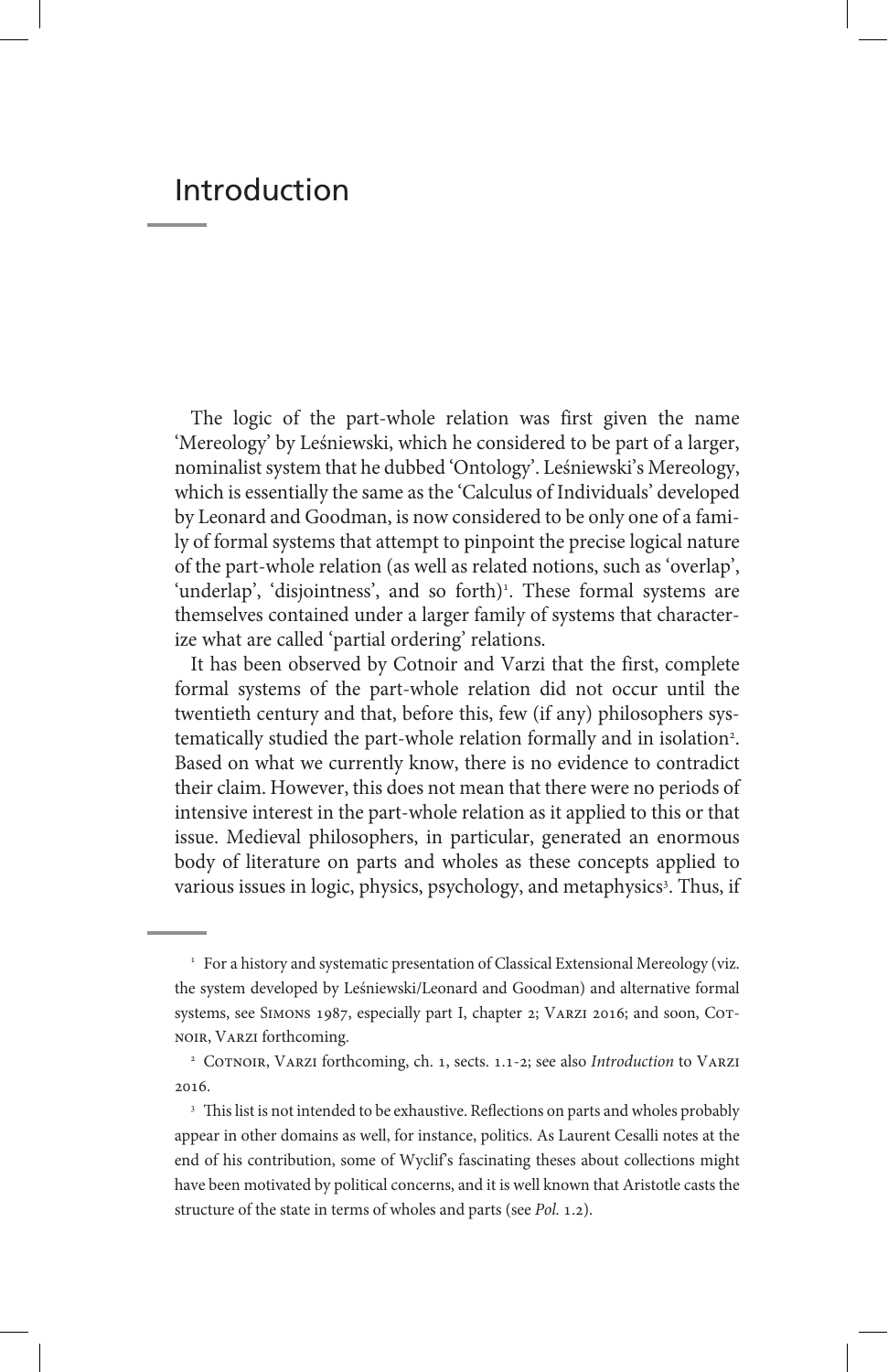we are allowed to appropriate the term 'mereology' and apply it more broadly to any philosophical study of parts and wholes, we can safely say that medieval philosophers had much of interest to say about mereology.

For a long time, interest in mereology among contemporary scholars of medieval philosophy was sporadic. There were, of course, the foundational studies by Desmond Paul Henry, to which any serious student of the subject still ought to pay close heed, but not much else on mereology as a proper subject of inquiry<sup>4</sup>. However, in recent years, there has been an explosion of interest in medieval mereology. This volume, which is based on a conference devoted to medieval perspectives on the logic and metaphysics of parts and wholes (held in Pisa, July 2016), is one of many exciting contributions now in print or shortly forthcoming.

In what follows, I aim to provide some context for the more detailed and specialized studies included in this volume.

## 1. *Types of parts*

In medieval mereological discussions, the typical division of wholes and parts is fourfold:

1) The universal into its *subjective* parts

2) The integral whole into its *quantitative* parts

3) The essential whole (typically, a substance) into its *essential* parts (typically, its substantial form and prime matter)

4) The power whole (*totum potestativum/virtuale*) into its *power*  parts (*potentiae*/*virtus*)5 .

Of course, variations to this list can be found throughout the medi-

<sup>5</sup> Here I follow the preferred English rendering of this technical notion in PERLER 2015. 'Virtual whole' or 'potential whole' and especially 'virtual part'/'potential part' suggest another notion, namely, that the parts exist virtually, or *in potentia*, in the whole, that is, in a manner that is less than fully actual. In the medieval tradition, the elements are often said to exist in a material particular neither actually and nor in pure potency, but rather in some intermediate sense, namely, virtually.

<sup>4</sup> I don't mean to suggest that there were not important studies of subjects that bear upon the part-whole relation. Of those, there are too many to mention. I only mean to say that the study of medieval mereology *as such* has until rather recently been neglected.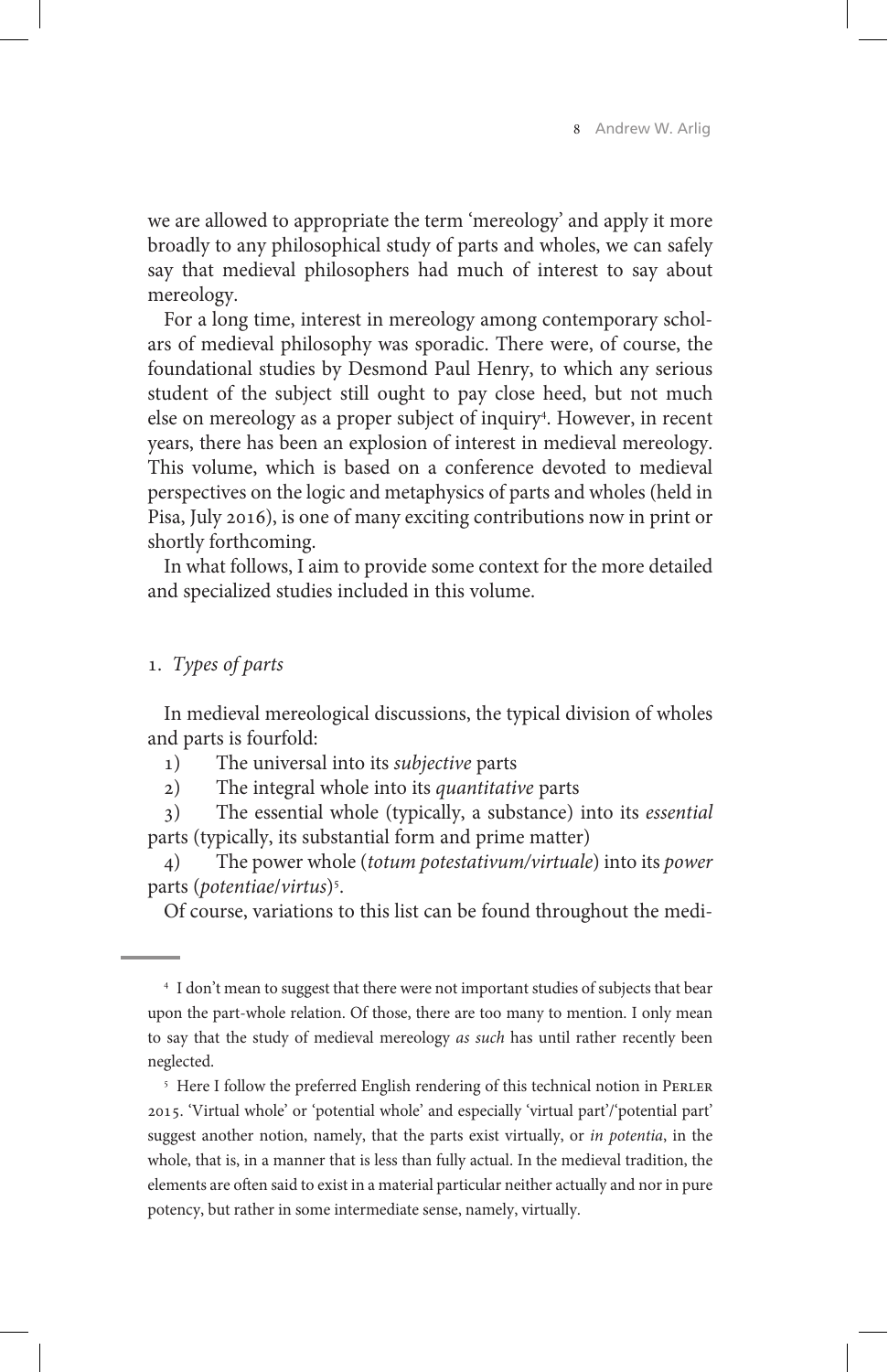eval literature on parts and wholes. In eleventh- and twelfth-century discussions, the division is often threefold, consisting of  $(1)$ ,  $(2)$ , and  $(4)$ <sup>6</sup>. This not only invites the conclusion that the substantial form and the prime matter of a material particular are integral parts, it also might lead one to even more radical claims, such as that there is no distinction between a change in quantity and a change in substance<sup>7</sup>. More remarkably, perhaps, a few medieval thinkers even entertained the notion that the universal whole is merely a kind of integral whole $^{\rm 8}.$ Others in the tradition, such as Radulphus Brito (see Sten Ebbesen and Costantino Marmo's contribution, section 3), did not *reduce* wholes of type (1) to another type; rather they *excluded* universals altogether from their typology of wholes and parts, either (as perhaps Radulphus himself does) because universals were not relevant to the discussion in which a typology is introduced9 , or because they denied that universals were strictly speaking wholes. On this stronger reason for omitting the universal whole, see section 2 below. In the main, however, medieval thinkers insisted that these divisions were not only exhaustive, but that they divided wholes into discrete – that is, irreducibly distinct – kinds of wholes $10^{-10}$ .

We will follow this fourfold division in the introductory remarks that follow, but before we do, it is worth mentioning in passing two other common distinctions that pertain to the whole. The first is found in the literature on the topics (*loci*)<sup>11</sup>.

<sup>7</sup> See Wojciech Wciórka's contribution to this volume. This collapse of the integral and the essential also is at least mooted in later discussions among so-called Nominalist philosophers. See Alfred van der Helm's contribution. Buridan, for instance, seems to think that a change in matter not only entails a change of quantity, it also entails (strictly speaking) a change in substance, at least for plants and animals. On this point, see below, section 4.

<sup>8</sup> See the contribution by Caterina Tarlazzi, also well as that by Roberto Pinzani, although universals are not the primary focus of his notes on the remarkable twelfth-century treatise(s) that have come down to us as *De generibus et speciebus*.

<sup>9</sup> This is what Sten Ebbesen and Costantino Marmo suggest in their contribution.

<sup>10</sup> See ARLIG 2011b.

<sup>11</sup> See, e.g., RADULPHUS BRITO, *Quaestiones super De differentiis topicis Boethii* II, qq. 9-12, ed. in Green-Pedersen, Pinborg 1978, pp. 44-53; Peter of Spain, *Trac*tatus (Summulae logicales) V, 11-18, Engl. trans., pp. 210-9; LAMBERT OF AUXERRE,

<sup>6</sup> See, e.g., *Compendium Logicae Porretanum* III.12, edd. Ebbesen, Fredbor, Nielsen, p. 38.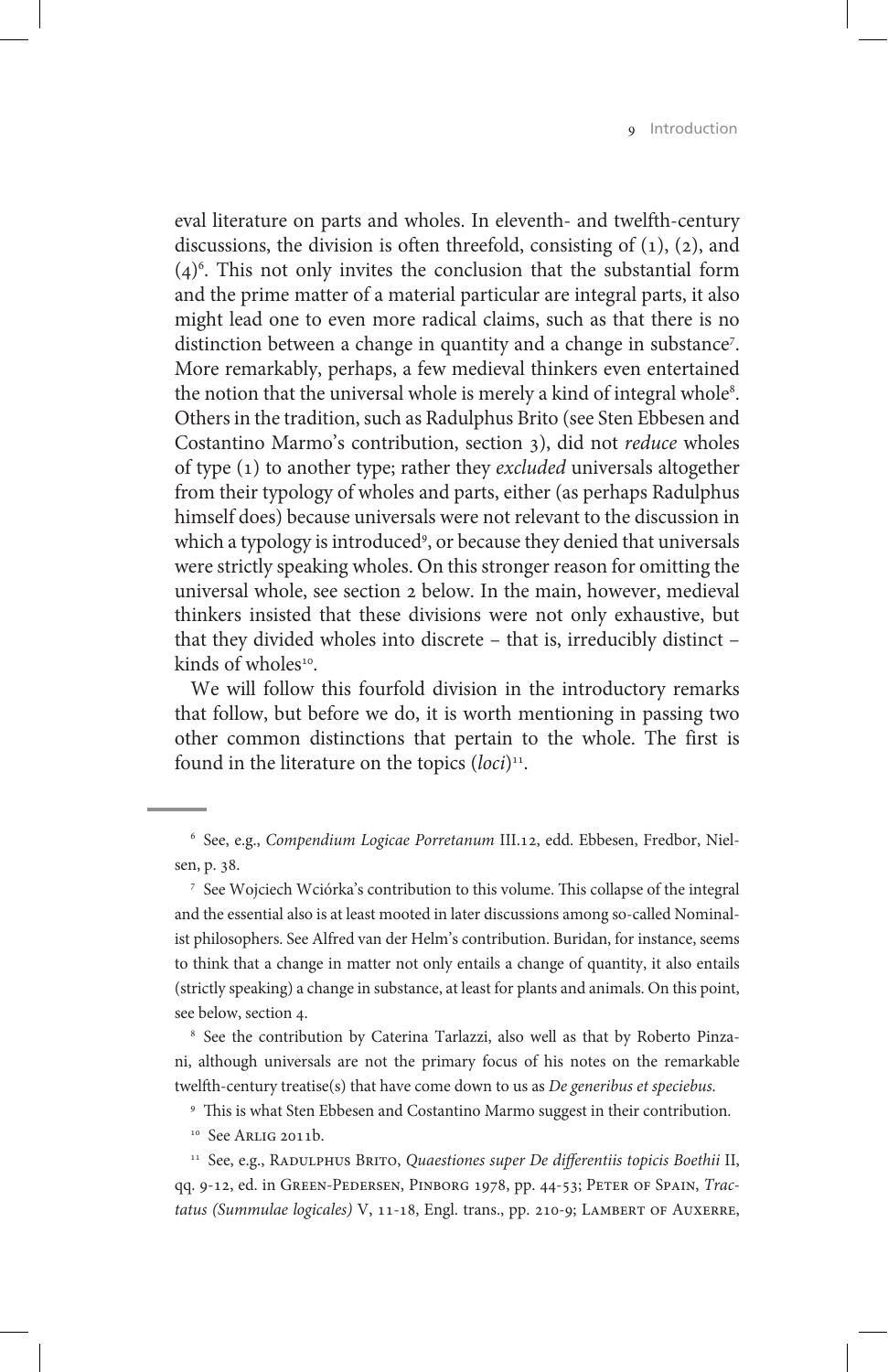- (1) The universal whole
- (2) The integral whole<br>(3) The whole in quan
- The whole in quantity
- (4) The whole *in modo*
- (5) The whole in place<br>(6) The whole in time.
- The whole in time.

Divided this way, logicians then proceed to discuss the topical maxims that apply to these wholes and their corresponding parts. None of the authors in this volume attempt to discern what the precise relationships might be between this division of the whole and the former division, although many of the philosophers studied (including Albert of Saxony and Radulphus Brito) present both lists in their surviving works<sup>12</sup>. This is one of many possible future areas of study in the field of medieval mereology.

The second distinction worth mentioning in passing is that between the syncategorematic and the categorematic senses of 'whole'. This distinction is starting to appear as early as the twelfth century<sup>13</sup>, but it becomes commonplace in thirteenth- and fourteenth-century logical texts, especially, in the *sophismata* literature, where it is marshalled in order to disambiguate such sentences as 'Whole Socrates is part of Socrates' (*Totum Sortes est pars Sortis*).

## 2. *Universals as wholes*

Medieval philosophers inherit from antiquity the idea that universals either have mereological structure or at least something akin to mereological structure<sup>14</sup>. Here, for instance, is Porphyry:

Logica, ed. Alessio, pp. 126-7, and JOHN BURIDAN, *Summulae de dialectica* VI, 4, 2-8, Engl. trans., pp. 421-39, to list only a few.

<sup>&</sup>lt;sup>12</sup> See the contribution by Harald Berger to this volume, and that by Sten Ebbesen and Costantino Marmo.

<sup>&</sup>lt;sup>13</sup> In particular, see Desmond Henry's remarks on Abelard's appreciation of the 'quantificational' or syncategorematic nature of the term *totum*. See Henry 1991, pp. 67-70.

<sup>14</sup> Indeed, the most widely used Greek term for 'universal' is *katholou*, which is a composite of *kata* (with respect to) and *holon* (whole). This etymological connection is preserved in the Arabic tradition: *kull* (whole)/*kullî* (universal). See, e.g., Avicenna, *Kitab al-Shifa* V, 2, 10, Engl. trans., pp. 161-2.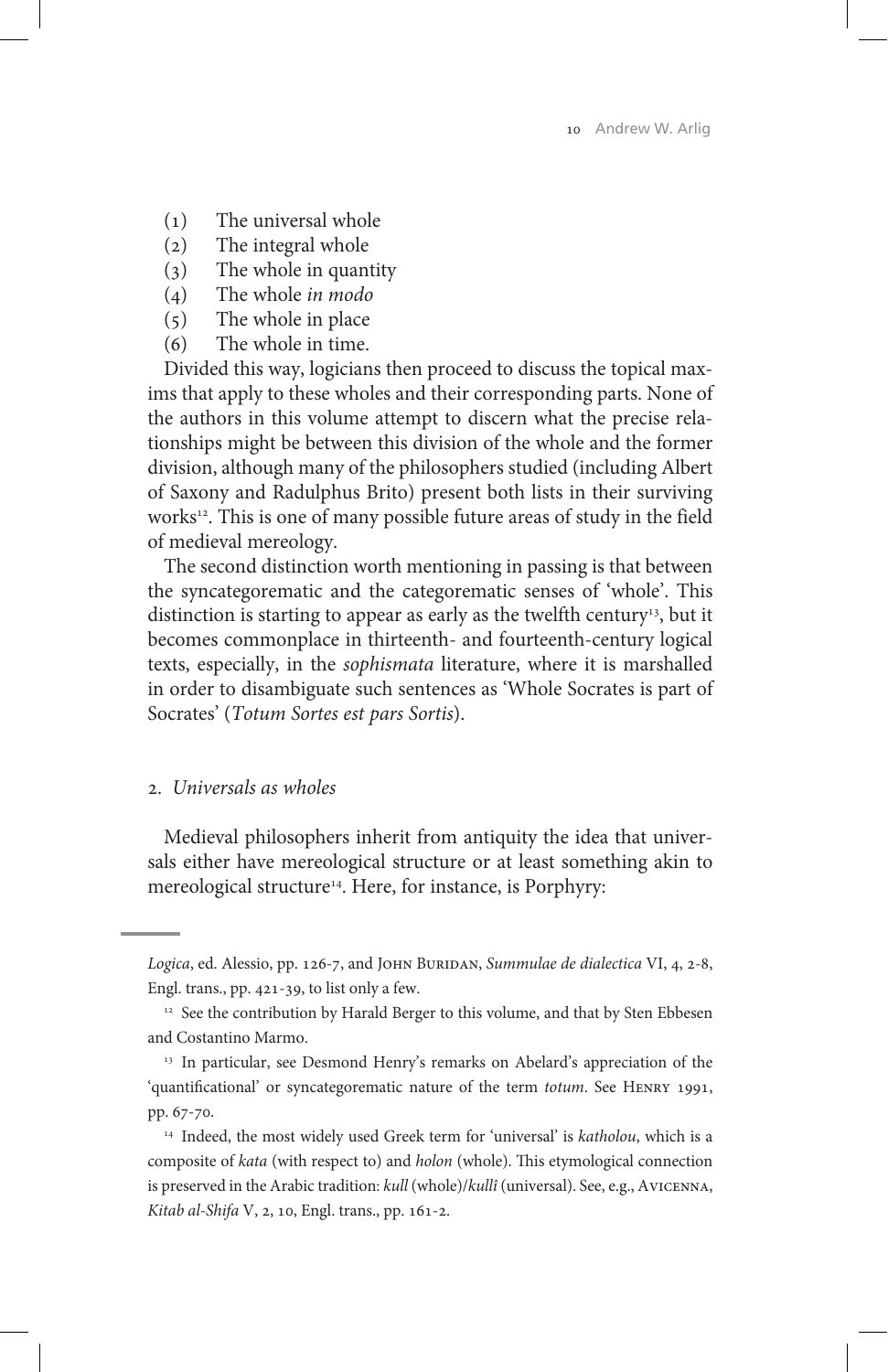Thus, the individual is contained under the species, and the species under the genus. For the genus is a sort of whole (*holon ti*), and the individual a part. But the species is both a whole and a part; it is part of the former [viz. the genus], and a whole, not of the latter [viz. the individual], but in latter ones [viz. individuals]. For it is a whole in parts $15$ .

Boethius not only reinforces this suggestion in his commentaries on the *Isagoge*, he goes one step further by explicitly stating in his *On Division* that the universal, considered in relation to its particulars, is one of the true wholes:

We call that which is not continuous a whole, as for example, a whole flock, a whole populace, or a whole army. We also call what is universal, such as human or horse, a whole. For they are wholes of their parts, that is, of humans and horses. And for this reason, we call each and every human a particular<sup>16</sup>.

Indeed, as the text from Porphyry indicates, universals exhibit not one, but *two* mereological (or quasi-mereological) structures. The first is a partial ordering relation that obtains between a universal and the items that it contains or encompasses. This is the partial ordering relation that Boethius is alluding to when he claims that that universal is a whole whose parts are the individuals that are contained by it. But there is a second mereological structure that universals other than the highest genera possess. This is the internal structure that is indicated by the *definition* that belongs to or characterizes a certain species (e.g. human is *a rational, mortal animal*).

Strictly speaking, genera and species, along with *differentiae*, *propria*, and accidents, are 'predicables', that is, items that are predicable of many<sup>17</sup>. It is an open and hotly disputed question in the Middle

<sup>15</sup> Porphyry, *Isagoge* 3, §16, trad. par de Libera, Segonds, p. 9 (= ed. Busse, pp. 7,27- 8,3).

<sup>&</sup>lt;sup>16</sup> BOETHIUS, *De divisione liber* 887d, ed. Magee, p. 38,20-4. On this passage, see Roberto Pinzani's contribution to this volume. By 'true whole', I mean one of the many things divided *secundum se* that are not covered under the other two *secundum se*  divisions, namely, the division of a genus into its species and the division of a word into its significations.

<sup>&</sup>lt;sup>17</sup> This definition of a predicable is essential for understanding why, for instance, Thomas Manlevelt queries whether 'this human' is a predicable. See Alfred van der Helm's contribution for details.